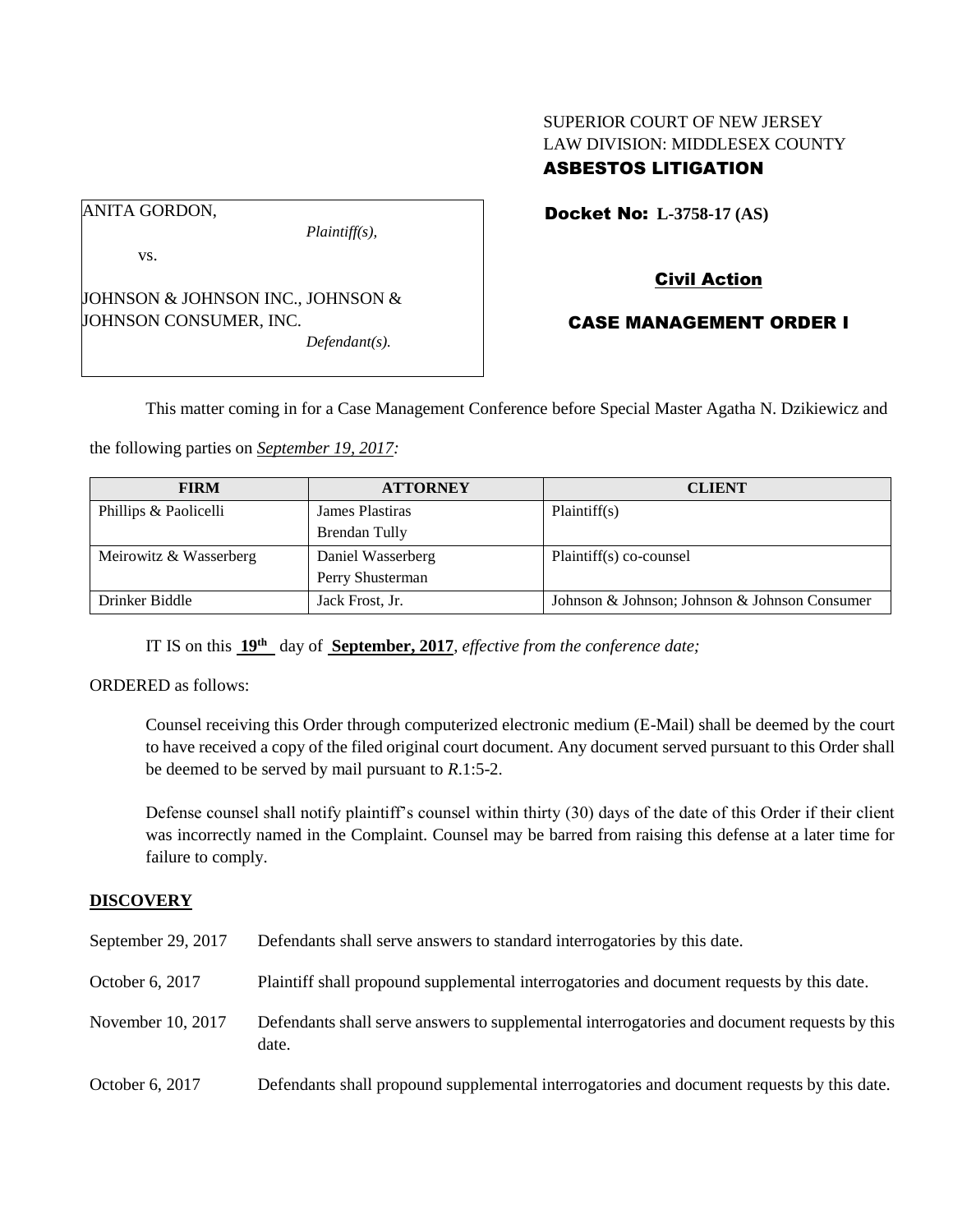| November 10, 2017 | Plaintiff shall serve answers to supplemental interrogatories and document requests by this<br>date.                                                                                                        |
|-------------------|-------------------------------------------------------------------------------------------------------------------------------------------------------------------------------------------------------------|
| January 5, 2018   | Fact discovery, including depositions, shall be completed by this date. Plaintiff's counsel shall<br>contact the Special Master within one week of this deadline if all fact discovery is not<br>completed. |
|                   |                                                                                                                                                                                                             |

January 5, 2018 Depositions of corporate representatives shall be completed by this date.

#### **EARLY SETTLEMENT**

February 9, 2018 Settlement demands shall be served on all counsel and the Special Master by this date.

### **SUMMARY JUDGMENT MOTION PRACTICE**

- February 16, 2018 Summary judgment motions shall be filed no later than this date.
- March 16, 2018 Last return date for summary judgment motions.

#### **MEDICAL DEFENSE**

- September 29, 2017 Plaintiff shall serve executed medical authorizations by this date.
- January 19, 2018 Plaintiff shall serve medical expert reports by this date.
- March 30, 2018 Defendants shall identify its medical experts and serve medical reports, if any, by this date. In addition, defendants shall notify plaintiff's counsel (as well as all counsel of record) of a joinder in an expert medical defense by this date.

### **LIABILITY EXPERT REPORTS**

- January 31, 2018 Plaintiff shall identify its liability experts and serve liability expert reports or a certified expert statement by this date or waive any opportunity to rely on liability expert testimony.
- March 30, 2018 Defendants shall identify its liability experts and serve liability expert reports, if any, by this date or waive any opportunity to rely on liability expert testimony.

#### **EXPERT DEPOSITIONS**

April 20, 2018 Expert depositions shall be completed by this date. To the extent that plaintiff and defendant generic experts have been deposed before, the parties seeking that deposition in this case must file an application before the Special Master and demonstrate the necessity for that deposition. To the extent possible, documents requested in a deposition notice directed to an expert shall be produced three days in advance of the expert deposition. The expert shall not be required to produce documents that are readily accessible in the public domain.

 $\_$  ,  $\_$  ,  $\_$  ,  $\_$  ,  $\_$  ,  $\_$  ,  $\_$  ,  $\_$  ,  $\_$  ,  $\_$  ,  $\_$  ,  $\_$  ,  $\_$  ,  $\_$  ,  $\_$  ,  $\_$  ,  $\_$  ,  $\_$  ,  $\_$  ,  $\_$  ,  $\_$  ,  $\_$  ,  $\_$  ,  $\_$  ,  $\_$  ,  $\_$  ,  $\_$  ,  $\_$  ,  $\_$  ,  $\_$  ,  $\_$  ,  $\_$  ,  $\_$  ,  $\_$  ,  $\_$  ,  $\_$  ,  $\_$  ,